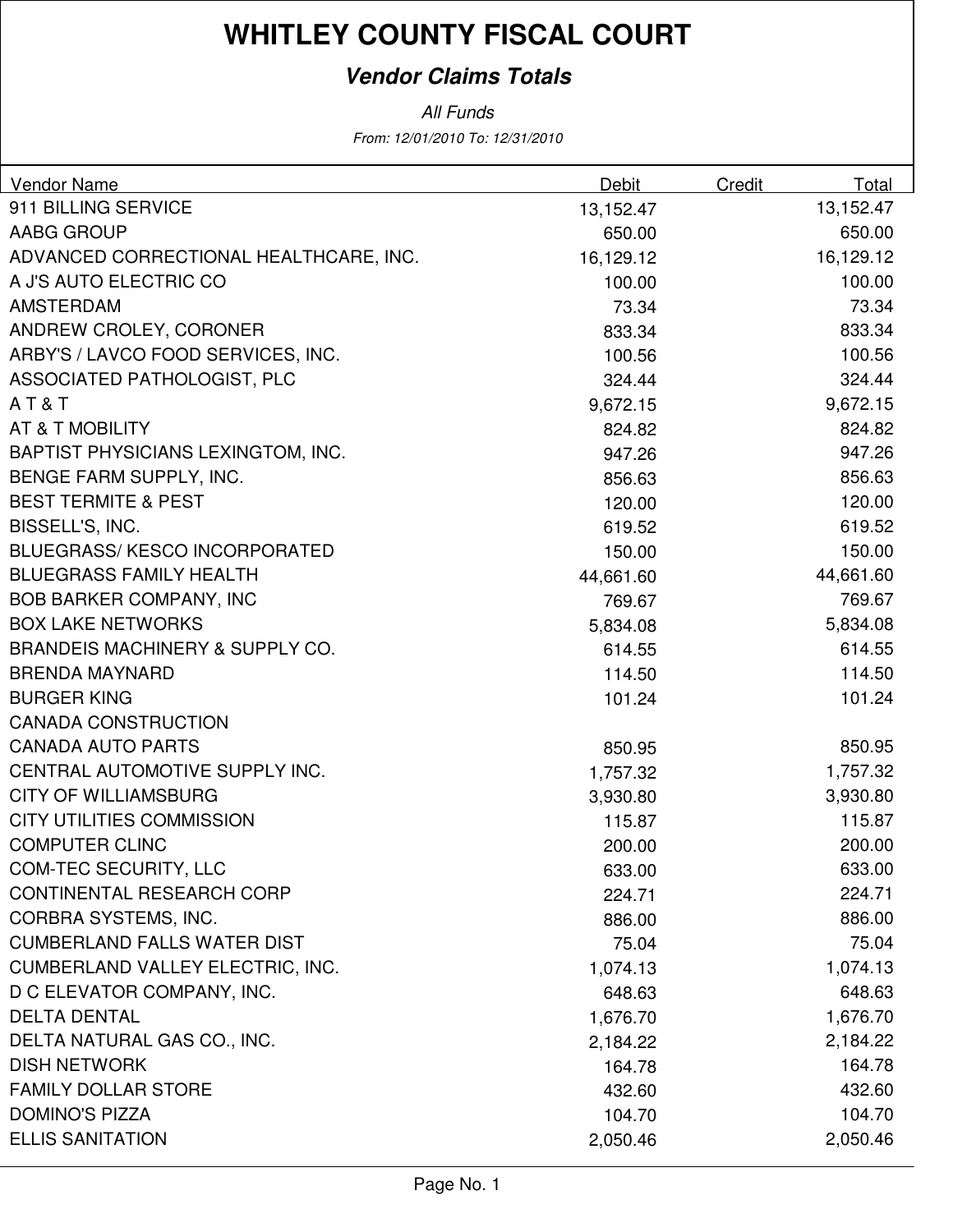## **Vendor Claims Totals**

All Funds

From: 12/01/2010 To: 12/31/2010

| <b>Vendor Name</b>                      | <b>Debit</b> | Credit | Total     |
|-----------------------------------------|--------------|--------|-----------|
| ELLISON'S SANITARY SUPPLY CO., INC.     | 1,210.95     |        | 1,210.95  |
| ELMO GREER & SONS, INC.                 | 76,954.00    |        | 76,954.00 |
| <b>EMERGENCY MEDICAL PRODUCTS, INC</b>  | 21.04        |        | 21.04     |
| <b>EZ COUNTRY</b>                       | 595.00       |        | 595.00    |
| <b>FAHE CONSULTING</b>                  | 2,500.00     |        | 2,500.00  |
| <b>FEDERAL PUBLISHING</b>               | 278.50       |        | 278.50    |
| <b>FLEETONE</b>                         | 17,005.69    |        | 17,005.69 |
| G & K SERVICES, INC                     | 1,647.68     |        | 1,647.68  |
| <b>GARY CHAMBERS</b>                    | 5,663.22     |        | 5,663.22  |
| GE CAPITAL INFORMATION TECH SOLUTIONS.  | 30.00        |        | 30.00     |
| GECJ LEASE/LOAN HOLDING, INC.           | 25.00        |        | 25.00     |
| GENERAL ELECTRIC CAPITAL SERVICES, INC. | 2,500.00     |        | 2,500.00  |
| <b>GENERAL SHALE</b>                    | 11,675.00    |        | 11,675.00 |
| G & S TIRE INC.                         | 30.75        |        | 30.75     |
| <b>HARDEE'S</b>                         | 34.13        |        | 34.13     |
| HARP ENTERPRISES, INC.                  |              |        |           |
| <b>HARVEY'S SERVICE CENTER</b>          | 1,175.73     |        | 1,175.73  |
| HEARTLAND EMPLOYMENT, LLC               | 40.66        |        | 40.66     |
| HINKLE CONTRACTING CORPORATION          | 19,064.52    |        | 19,064.52 |
| <b>HOLSTON GASES</b>                    | 2,764.55     |        | 2,764.55  |
| HUMANA HEALTH PLAN INC                  | 167.58       |        | 167.58    |
| <b>HOMETOWN IGA #57</b>                 | 61.14        |        | 61.14     |
| <b>INTERACT PUBLIC SAFETY SYSTEMS</b>   | 51,162.00    |        | 51,162.00 |
| <b>INTERNATIONAL BRONZE</b>             | 1,025.00     |        | 1,025.00  |
| <b>IRENE PEACE</b>                      | 600.00       |        | 600.00    |
| <b>JAIL TRACKER</b>                     | 427.61       |        | 427.61    |
| JEFFREY L. GRAY                         | 63.36        |        | 63.36     |
| <b>JOE HAMPTON</b>                      | 31.45        |        | 31.45     |
| JOHNNY WHEELS OF WILLIAMSBURG, INC      | 55.79        |        | 55.79     |
| <b>JUDY BRIMM</b>                       | 145.63       |        | 145.63    |
| <b>KCJEA</b>                            | 185.00       |        | 185.00    |
| KELLWELL FOOD MANAGEMENT                | 20,281.71    |        | 20,281.71 |
| <b>KEN MOBLEY, JAILER</b>               | 449.75       |        | 449.75    |
| KU                                      | 7,771.54     |        | 7,771.54  |
| <b>KENWAY DISTRIBUTORS</b>              | 78.99        |        | 78.99     |
| <b>KFC</b>                              | 27.28        |        | 27.28     |
| KNOX COUNTY UTILITIES COMMISSION        | 15.87        |        | 15.87     |
| KNOX-WHITLEY HUMANE ASSOCIATION, INC,   | 7,500.00     |        | 7,500.00  |
| KY BOARD OF EMERGENCY MEDICAL SERVICES  | 620.00       |        | 620.00    |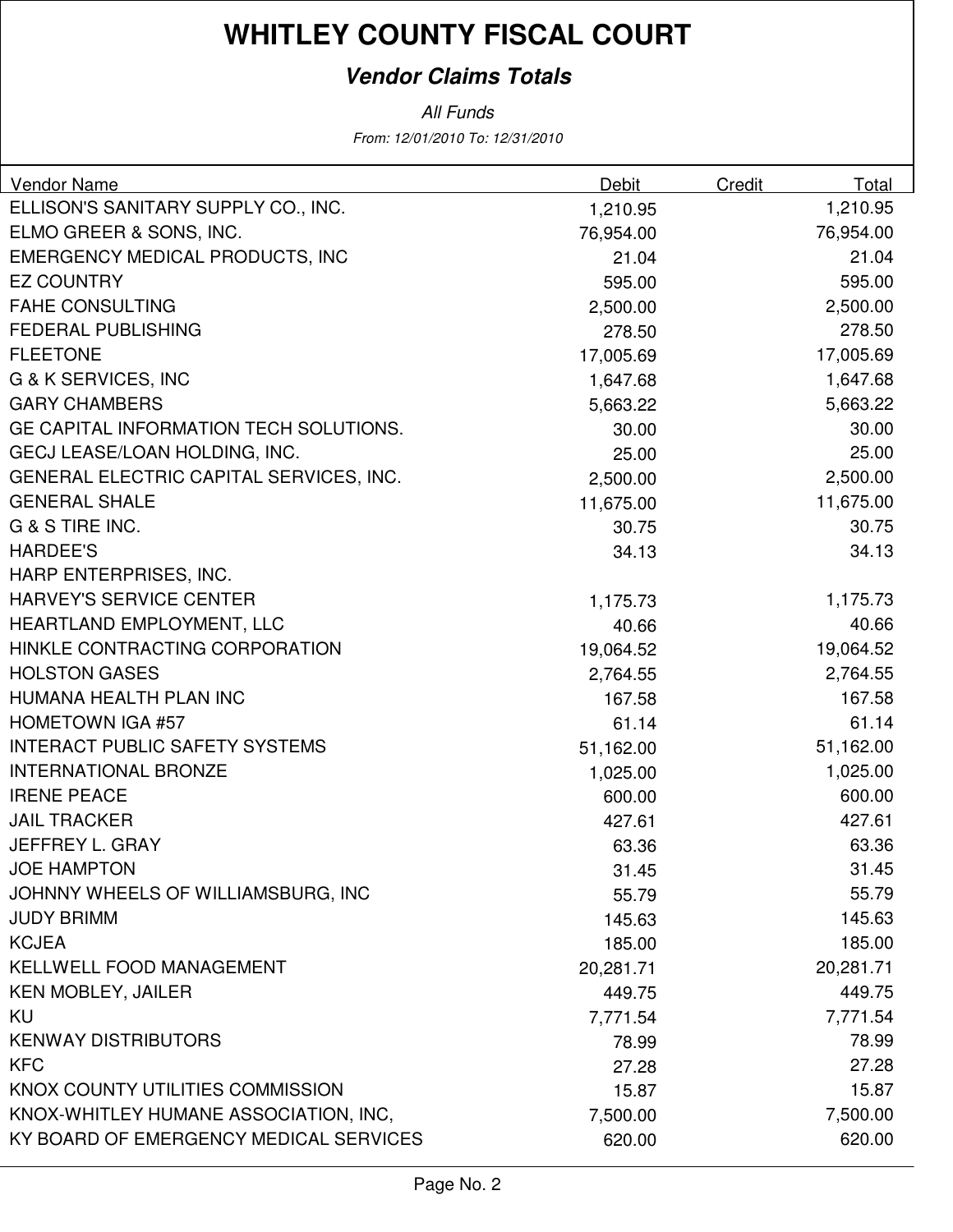### **Vendor Claims Totals**

From: 12/01/2010 To: 12/31/2010 All Funds

| <b>Vendor Name</b>                    | Debit     | Credit | Total     |
|---------------------------------------|-----------|--------|-----------|
| KENTUCKY RETIREMENT SYSTEM            | 594.14    |        | 594.14    |
| <b>KENTUCKY STATE TREASURER</b>       | 6,482.64  |        | 6,482.64  |
| <b>LAUREL TERMITE CONTROL</b>         | 245.00    |        | 245.00    |
| <b>LAWRENCE HODGE, SHERIFF</b>        | 66,530.12 |        | 66,530.12 |
| <b>LIGHTSQUARED LP</b>                | 77.64     |        | 77.64     |
| L & W EMERGENCY EQUIPMENT, INC.       | 1,975.42  |        | 1,975.42  |
| MANER CARE, INC.                      | 105.61    |        | 105.61    |
| <b>MARRIOTT GRIFFIN GATE RESORT</b>   | 225.59    |        | 225.59    |
| <b>MARTIN'S PETERBILT</b>             | 53.68     |        | 53.68     |
| <b>MCJUNKIN RED MAN CORP</b>          | 5,800.00  |        | 5,800.00  |
| <b>FISCALSOFT CORPORATION</b>         | 3,500.00  |        | 3,500.00  |
| <b>MOORE EXCAVATING</b>               | 1,552.08  |        | 1,552.08  |
| NEWWAVE COMMUNICATIONS                | 67.88     |        | 67.88     |
| O'NEIL FUNERAL HOME                   | 500.00    |        | 500.00    |
| <b>OSCAR DAVENPORT</b>                | 251.12    |        | 251.12    |
| <b>PATTERSON CREEK VFD</b>            | 200.00    |        | 200.00    |
| <b>PEGGY DANIEL</b>                   | 44.50     |        | 44.50     |
| PHIL BRENNENSTUHL                     | 125.00    |        | 125.00    |
| PIZZA HUT                             | 77.64     |        | 77.64     |
| POFF CARTING SERVICE                  | 1,011.00  |        | 1,011.00  |
| PREFERRED LAB SERVICE                 | 315.00    |        | 315.00    |
| PRINT SOURCE CONSULTING               | 916.40    |        | 916.40    |
| <b>QUALITY CARE AUTO SERVICE</b>      | 8,084.76  |        | 8,084.76  |
| <b>QUILL CORPORATION</b>              | 961.43    |        | 961.43    |
| <b>RADIO SHACK</b>                    | 103.36    |        | 103.36    |
| <b>RHONDA PRIVETT</b>                 | 96.00     |        | 96.00     |
| <b>RIVERSIDE PRODUCE</b>              | 80.54     |        | 80.54     |
| ROGER WELLS                           | 294.50    |        | 294.50    |
| <b>WHITLEY COUNTY PVA</b>             | 12,600.00 |        | 12,600.00 |
| I. K. SEARS EXCAVATING                | 21,555.00 |        | 21,555.00 |
| <b>SHELLY BARTON</b>                  | 17.00     |        | 17.00     |
| SOUTHERN KY CHAMBER OF COMMERCE, INC. | 27.00     |        | 27.00     |
| SOUTHEASTERN KY MAINTENANCE           |           |        |           |
| SOUTH EASTERN JANITORIAL SUPPLY       | 960.09    |        | 960.09    |
| SOUTHERN REBINDING, INC.              | 1,157.40  |        | 1,157.40  |
| STERICYCLE, INC.                      | 352.55    |        | 352.55    |
| <b>SUBWAY</b>                         | 111.89    |        | 111.89    |
| <b>TRACY WEST</b>                     | 426.38    |        | 426.38    |
| 2 GETON NET, INC.                     | 745.89    |        | 745.89    |